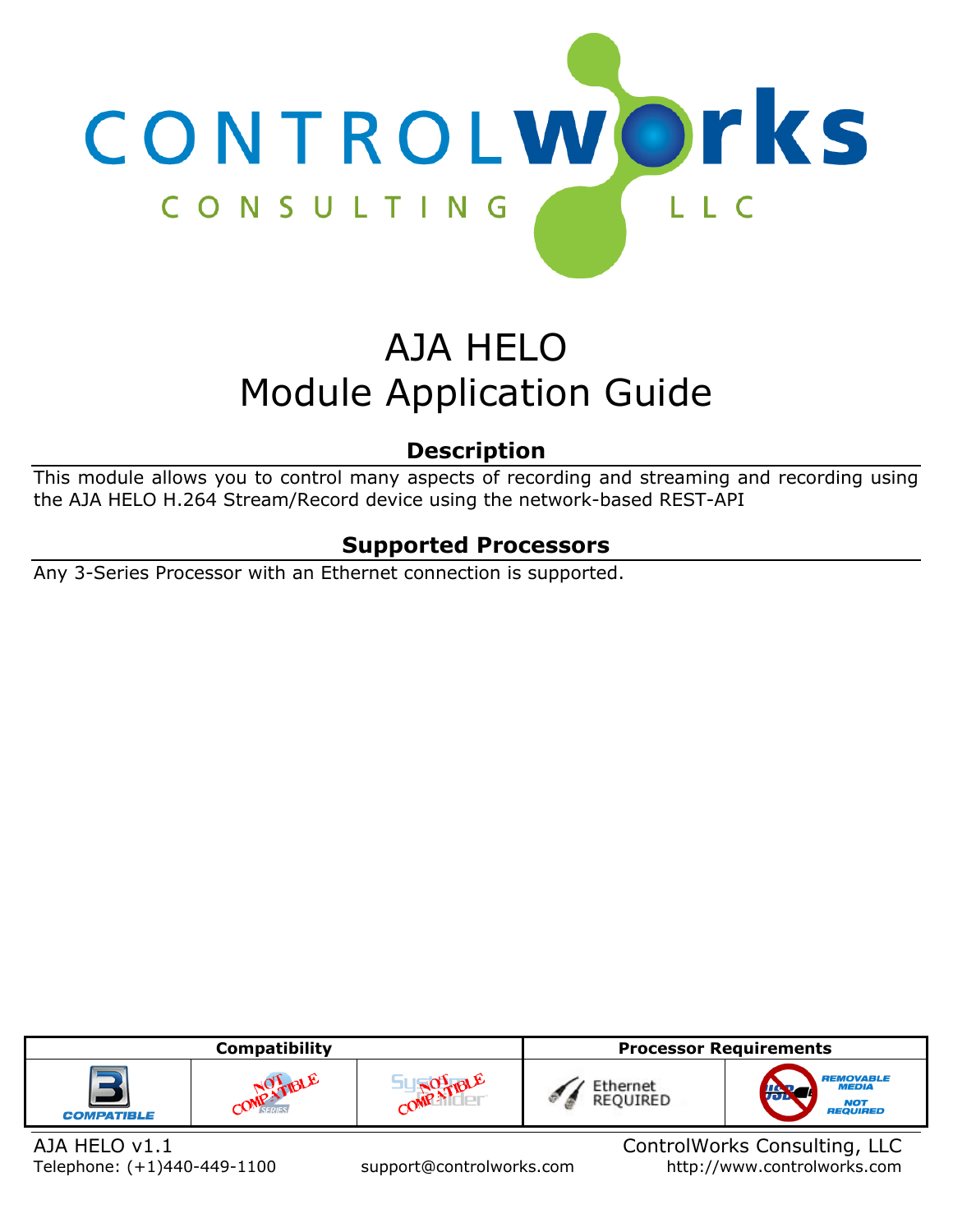## Contents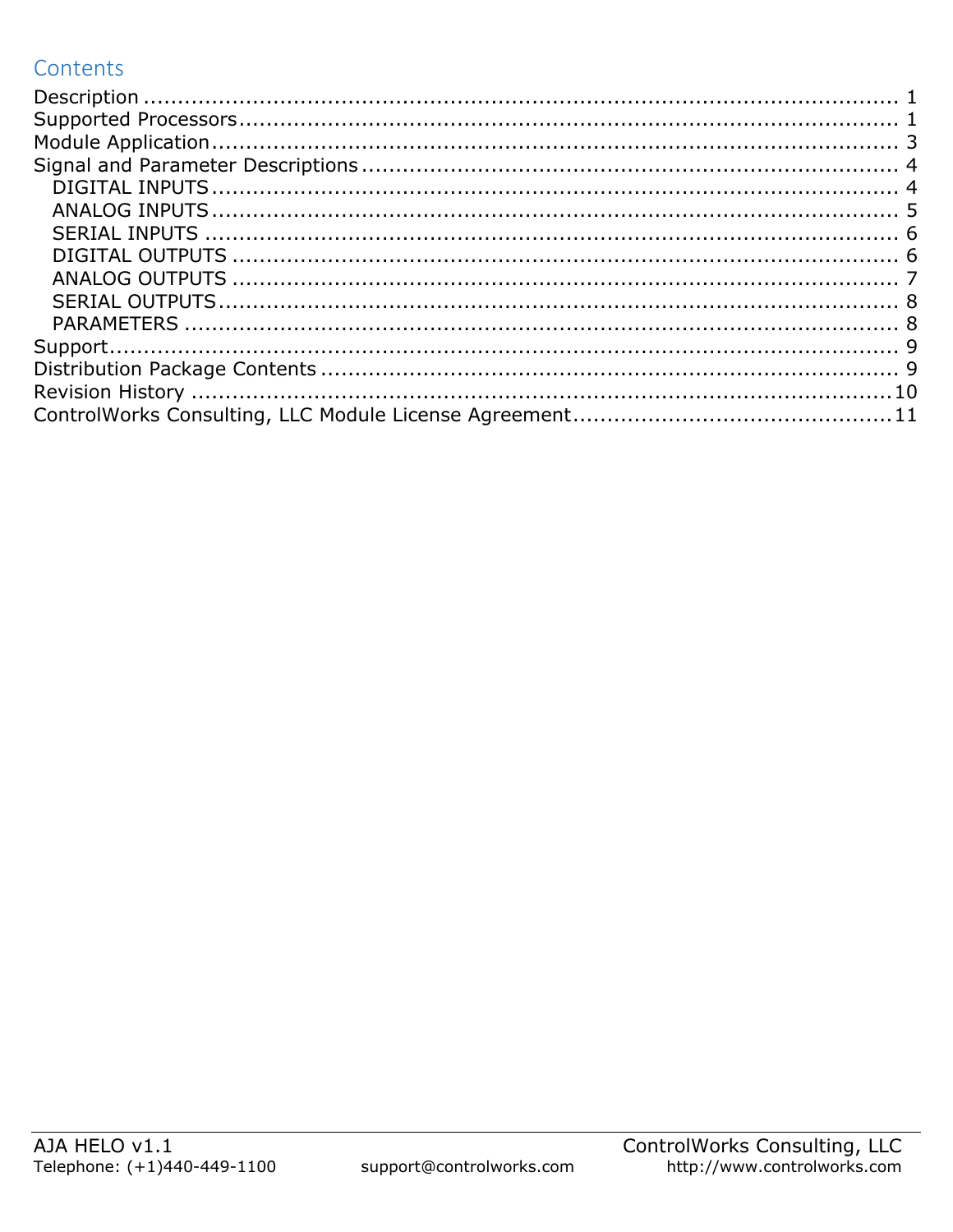# **Module Application**

<span id="page-2-0"></span>The processor must be able to connect to the HELO using TCP port 80 (HTTP); if the processor is unable to connect to the HELO on port 80, the module will not function.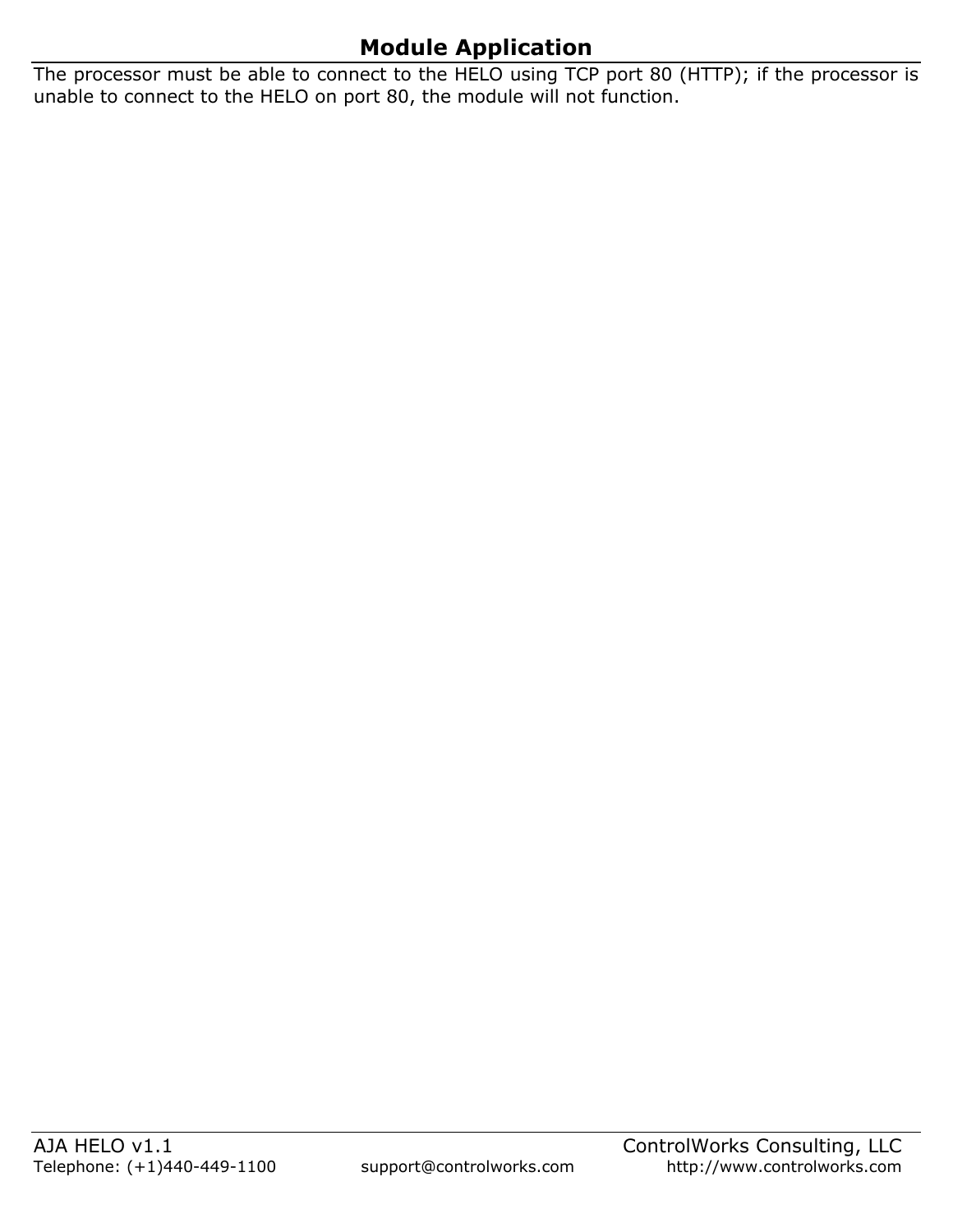## **Signal and Parameter Descriptions**

Bracketed signals such as "[signal\_name]" are optional signals

#### <span id="page-3-1"></span><span id="page-3-0"></span>**DIGITAL INPUTS**

|                                                                                                  | This signal should normally be left low or undefined;                                                     |
|--------------------------------------------------------------------------------------------------|-----------------------------------------------------------------------------------------------------------|
|                                                                                                  | when high information including data being send and                                                       |
|                                                                                                  | received by the module will be printed to the                                                             |
|                                                                                                  | processor's console output to aid in troubleshooting                                                      |
|                                                                                                  | and debugging.                                                                                            |
|                                                                                                  | Pulse this input to cause the module to poll the HELO                                                     |
|                                                                                                  | for status. When the HELO is idle polling occurs                                                          |
|                                                                                                  | approximately once every 5 seconds; when the HELO                                                         |
|                                                                                                  | is recording or streaming polling occurs approximately                                                    |
|                                                                                                  | once per second. Polling will continue until                                                              |
|                                                                                                  | [stop_polling] is pulsed.                                                                                 |
|                                                                                                  | Pulse this input to stop polling previously initiated by                                                  |
|                                                                                                  | the [start_polling] input.                                                                                |
|                                                                                                  | Pulse to request the HELO to reboot itself; there are                                                     |
|                                                                                                  | some error conditions (such as removing a drive while                                                     |
|                                                                                                  | recording is in progress) that require you to reboot the                                                  |
|                                                                                                  | HELO to restore normal operation.                                                                         |
|                                                                                                  | Pulse to lock (disable) controls on the front of the                                                      |
|                                                                                                  | HELO.                                                                                                     |
|                                                                                                  |                                                                                                           |
|                                                                                                  | HELO.                                                                                                     |
|                                                                                                  |                                                                                                           |
|                                                                                                  | (neither recording nor streaming) when powered up or                                                      |
|                                                                                                  | after a reboot                                                                                            |
|                                                                                                  |                                                                                                           |
|                                                                                                  | when powered up or after a reboot                                                                         |
|                                                                                                  |                                                                                                           |
|                                                                                                  | state when powered up or after a reboot                                                                   |
| [power_up_state_record_and_stream]  Pulse to configure the HELO to enter the recording and       |                                                                                                           |
|                                                                                                  | streaming states when powered up or after a reboot.                                                       |
| [link_stream_and_record_start/stop_on] and _off] Pulse to link or unlink streaming and recording |                                                                                                           |
|                                                                                                  | start/stop. When linked, starting recording or                                                            |
|                                                                                                  | streaming will start both recording and streaming                                                         |
|                                                                                                  | [link_stream_and_record_profiles_on] and _off]  Pulse to link or unlink streaming and recording profiles. |
|                                                                                                  | When linked, the same profile will be used to control                                                     |
|                                                                                                  | both recording and streaming settings]                                                                    |
| [stream_dropped_frames_continue] and _stop]  Pulse to configure the behavior when frames are     |                                                                                                           |
|                                                                                                  | dropped while streaming. Continue will continue the                                                       |
|                                                                                                  | stream, while Stop will immediately end the stream.                                                       |
| [stream_autorecover_on] and _off]                                                                | Pulse to configure the recovery behavior; when On, if                                                     |
|                                                                                                  | the stream is interrupted for any reason the HELO will                                                    |
|                                                                                                  | automatically attempt to restart it.                                                                      |
| [stream_request_stop_streaming]  Pulse to stop a stream currently in progress.                   |                                                                                                           |
|                                                                                                  |                                                                                                           |
|                                                                                                  | currently streaming.                                                                                      |
|                                                                                                  |                                                                                                           |
|                                                                                                  | the currently selected video input.                                                                       |
| [record_loss_of_video_record_test_pattern]                                                       | Pulse to configure the HELO to continue recording                                                         |
|                                                                                                  | using a test pattern if the selected video input is lost.                                                 |
| [record_dropped_frames_continue] and _stop]                                                      | Pulse to configure the behavior when frames are                                                           |
|                                                                                                  | dropped while recording. Continue will continue the                                                       |
|                                                                                                  |                                                                                                           |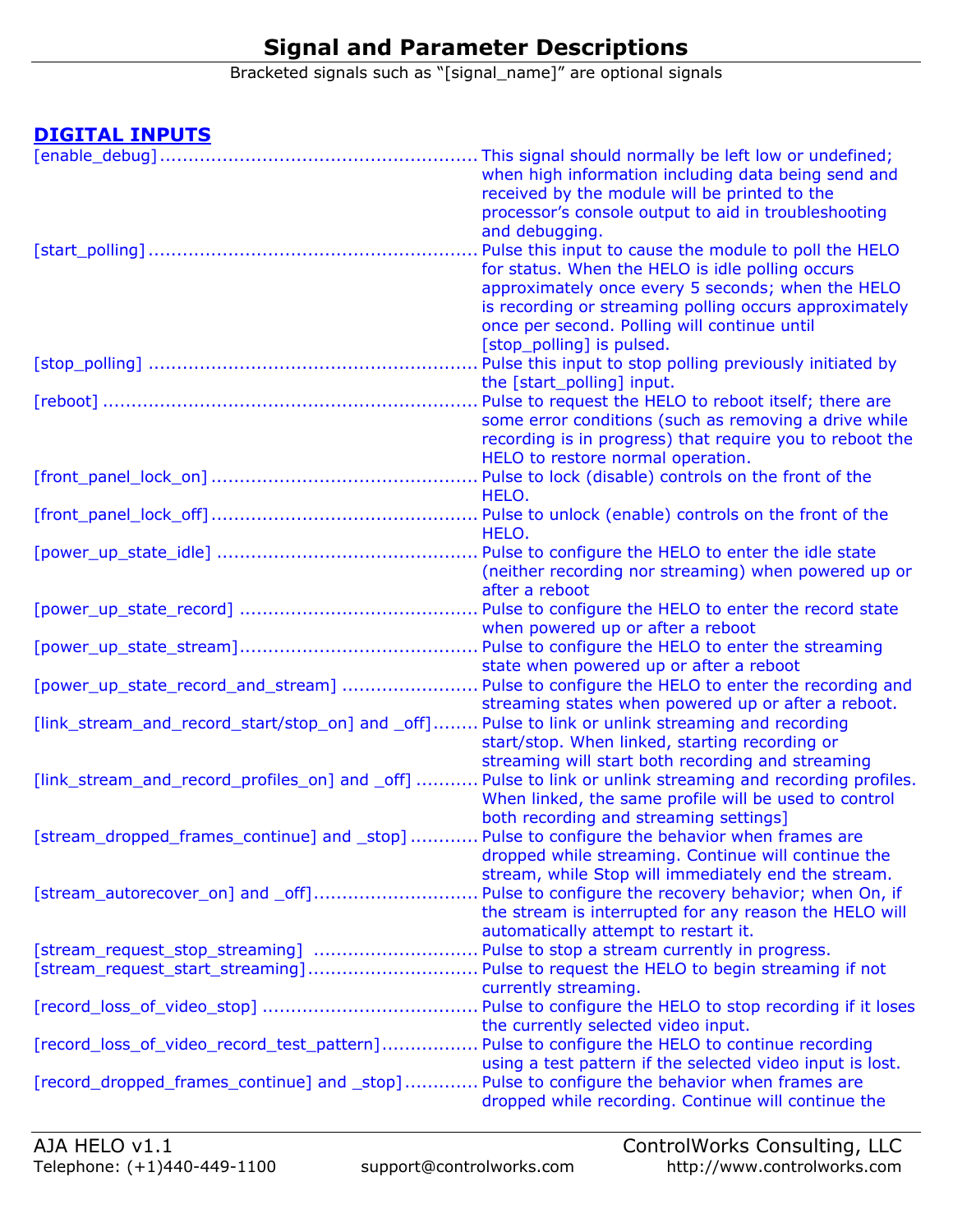|                                                                                                        | recording, while Stop will immediately end the          |
|--------------------------------------------------------------------------------------------------------|---------------------------------------------------------|
|                                                                                                        | recording.                                              |
| [record_request_stop_recording]  Pulse to stop a recording currently in progress.                      |                                                         |
|                                                                                                        | currently recording.                                    |
|                                                                                                        |                                                         |
|                                                                                                        | streaming.                                              |
|                                                                                                        |                                                         |
|                                                                                                        | streaming.                                              |
|                                                                                                        |                                                         |
| [audio_input_select_sdi] _hdmi] _analog] _none]  Pulse to select the corresponding audio input for     |                                                         |
|                                                                                                        | recording and/or streaming. Note that the SDI and       |
|                                                                                                        | HDMI inputs must have valid video present to be used    |
|                                                                                                        | for audio input                                         |
| [audio_analog_input_level_0dB] _+6dB] _+12dB]  Pulse to configure the input sensitivity for the analog |                                                         |
|                                                                                                        | audio input on the HELO.                                |
| [closed_captioning_source_none]  Pulse to configure the HELO to neither stream nor                     |                                                         |
|                                                                                                        | record closed captioning information that may be        |
| [closed_captioning_source_auto]  Pulse to configure the HELO to automatically choose                   | present in the video input.                             |
|                                                                                                        | the source for Closed Captioning information to be      |
|                                                                                                        | recorded and/or streamed when the SDI input is          |
|                                                                                                        | selected.                                               |
| [closed_captioning_source_ancillary_data]                                                              | . Pulse to configure the HELO to use only the SDI input |
|                                                                                                        | ancillary data (VANC) for recording and/or streaming    |
|                                                                                                        | Closed Captioning information.                          |
| [closed_captions_source_line21]                                                                        | . Pulse to configure the HELO to use only Closed        |
|                                                                                                        | Captioning information found in line 21 of the Vertical |
|                                                                                                        | Blanking Interval (VBI) for recording and/or streaming  |
|                                                                                                        | (this option is valid only for SD SDI inputs)           |
|                                                                                                        | Pulse to mute audio and video. While muted, no audio    |
|                                                                                                        | nor video inputs will be recorded or streamed.          |
|                                                                                                        |                                                         |
|                                                                                                        | recorded or streamed.                                   |
|                                                                                                        | states.                                                 |
|                                                                                                        |                                                         |
|                                                                                                        |                                                         |

## <span id="page-4-0"></span>**ANALOG INPUTS**

|                                   | On change will recall the corresponding preset stored<br>on the HELO. Presets may be configured from the<br>"Presets" section of the HELO web configuration page.                                                                                                                   |
|-----------------------------------|-------------------------------------------------------------------------------------------------------------------------------------------------------------------------------------------------------------------------------------------------------------------------------------|
| [streaming_select_profile#_(0-9)] | On change this will recall the corresponding streaming<br>profile on the HELO. Streaming profiles may be<br>configured from the "Streaming Profiles" section of the<br>HELO web configuration page.<br>Note: Streaming profiles are offset by 1 from the Web<br>Configuration page. |
| [record_select_profile#_(0-9)]    | On change this will recall the corresponding recording<br>profile on the HELO. Recording profiles may be<br>configured from the "Recording Profiles" section of the<br>HELO web configuration page.<br>Note: Recording profiles are offset by 1 from the Web<br>Configuration page. |
| [audio_delay_(0-300)_ms]          | On change this will set the audio delay (relative to<br>video) to the corresponding duration from 0 to 300<br>miliseconds.                                                                                                                                                          |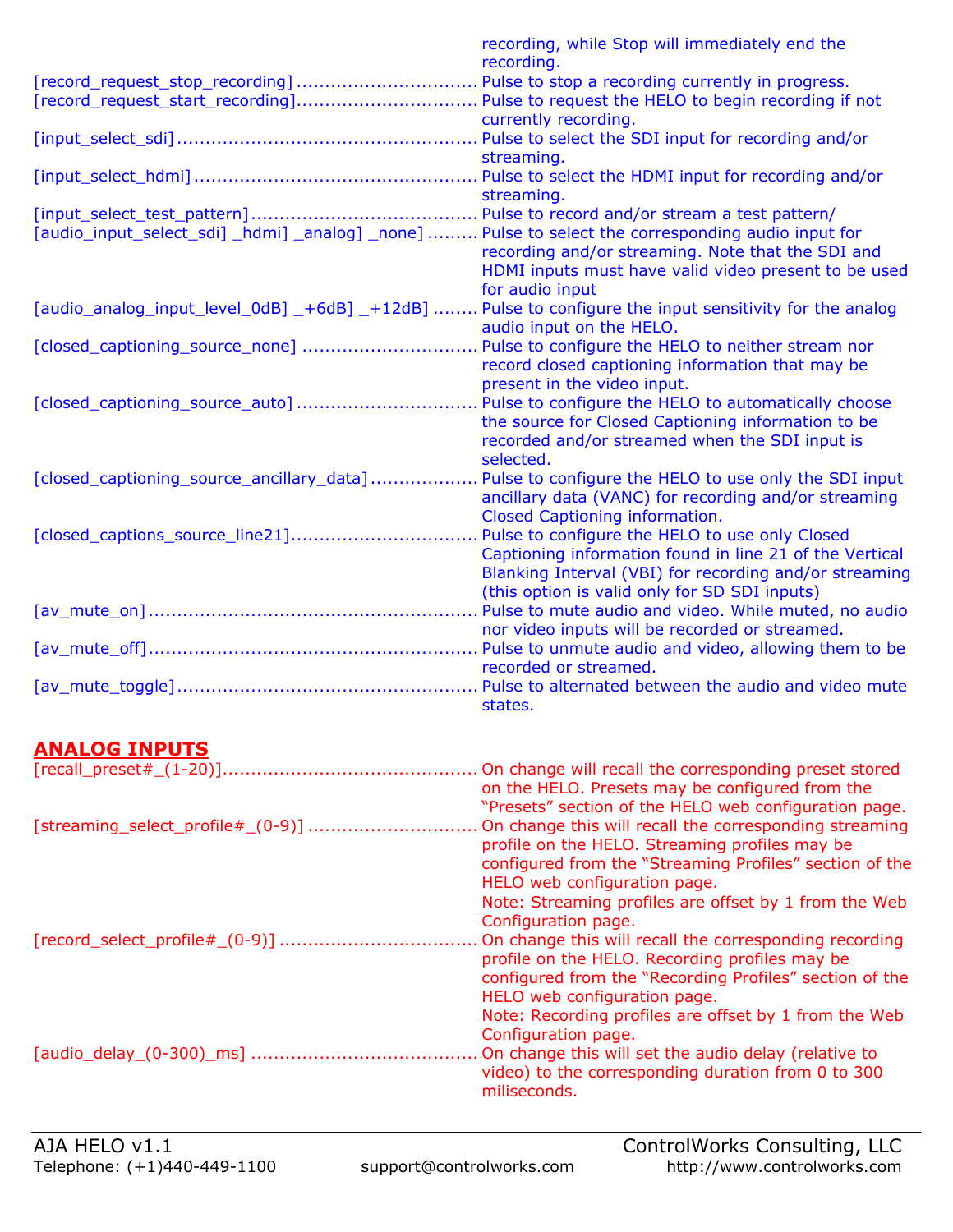### <span id="page-5-0"></span>**SERIAL INPUTS**

<span id="page-5-1"></span>

| [ip_address_or_hostname_override\$] In most cases this input will be left defined. This input            | may be used to programmatically override the IP<br>Address or Hostname parameter, for example, in                                                                                                                                                    |
|----------------------------------------------------------------------------------------------------------|------------------------------------------------------------------------------------------------------------------------------------------------------------------------------------------------------------------------------------------------------|
| [recording_filename_prefix_set\$]                                                                        | template- or configuration-based systems.<br>Used to specify the prefix to use when recording files.<br>Filenames are typically in the format<br><prefix>_<clip_number>_<segment></segment></clip_number></prefix>                                   |
| <b>DIGITAL OUTPUTS</b>                                                                                   |                                                                                                                                                                                                                                                      |
|                                                                                                          |                                                                                                                                                                                                                                                      |
|                                                                                                          | occurring (see [start_polling], previously, for more<br>information on polling)<br>Latched high to indicate that polling is currently<br>inactive; while polling is inactive module outputs will<br>only update in response to a corresponding input |
|                                                                                                          | change.                                                                                                                                                                                                                                              |
| [front_panel_lock_on_fb] _off_fb]                                                                        | Latched high to indicate that the HELO front panel is<br>currently locked (controls disabled) or unlocked<br>(controls enabled)                                                                                                                      |
| [power_up_state_idle_fb], _record_fb]                                                                    |                                                                                                                                                                                                                                                      |
| _stream_fb], record_and_stream_fb] ……………………… Latched high to indicate the state the HELO will enter      |                                                                                                                                                                                                                                                      |
|                                                                                                          | when powered up or after a reboot has completed.                                                                                                                                                                                                     |
| [link_stream_and_record_start/stop_on_fb], _off_fb]  Latched high to indicate if recording and streaming | start and stop are linked or function independently.                                                                                                                                                                                                 |
| [link_stream_and_record_profiles_on_fb], _off_fb]  Latched high to indicate of recording and streaming   |                                                                                                                                                                                                                                                      |
|                                                                                                          | profiles are linked or selected independently.                                                                                                                                                                                                       |
| [stream_dropped_frames_continue_fb], _stop_fb]  Latched high to indicate the behavior of the HELO if     | frames are droped during streaming.                                                                                                                                                                                                                  |
| [stream_autoreciver_on_fb], _off_fb] Latched high to indicate if the HELO will attempt to                |                                                                                                                                                                                                                                                      |
|                                                                                                          | automatically recover from a disruption while<br>streaming                                                                                                                                                                                           |
|                                                                                                          |                                                                                                                                                                                                                                                      |
|                                                                                                          | uninitialized (this value state has not been observed by<br>ControlWorks)                                                                                                                                                                            |
|                                                                                                          |                                                                                                                                                                                                                                                      |
|                                                                                                          | currently streaming but is available.                                                                                                                                                                                                                |
| [stream_state_failing_in_idle_fb] Indicates that the HELO is not currently streaming and                 | something would prevent a stream from beginning.                                                                                                                                                                                                     |
|                                                                                                          | Note: It is common to see this state immediately                                                                                                                                                                                                     |
|                                                                                                          | before and after streaming.                                                                                                                                                                                                                          |
| [stream_state_failing_in_stream_fb]                                                                      | Indicates that the HELO is currently streaming but                                                                                                                                                                                                   |
|                                                                                                          | something is preventing successful streaming.                                                                                                                                                                                                        |
|                                                                                                          | Note: It is common to see this state immediately                                                                                                                                                                                                     |
|                                                                                                          | before and after streaming.                                                                                                                                                                                                                          |
|                                                                                                          | Indicates that the HELO streaming subsystem is<br>shutdown and not available. (This state has not been                                                                                                                                               |
|                                                                                                          | observed by ControlWorks)<br>[record_loss_of_video_stop_fb], _test_pattern_fb] Latched high to indicate the disposition of a recording if                                                                                                            |
|                                                                                                          | the video input is lost while the recording is in<br>progress.                                                                                                                                                                                       |
|                                                                                                          | [record_dropped_frames_continue_fb], _stop_fb]  Latched high to indicate the disposition of a recording if                                                                                                                                           |
|                                                                                                          | frames are dropped while the recording is in progress.                                                                                                                                                                                               |
| [record_media_ready_fb], _not_ready_fb]  Latched high to indicate if the primary media is ready          |                                                                                                                                                                                                                                                      |
|                                                                                                          | or not ready to be recorded upon.                                                                                                                                                                                                                    |
|                                                                                                          | Note: "Primary" is as configured in the recording profile<br>and may change from profile to provile.                                                                                                                                                 |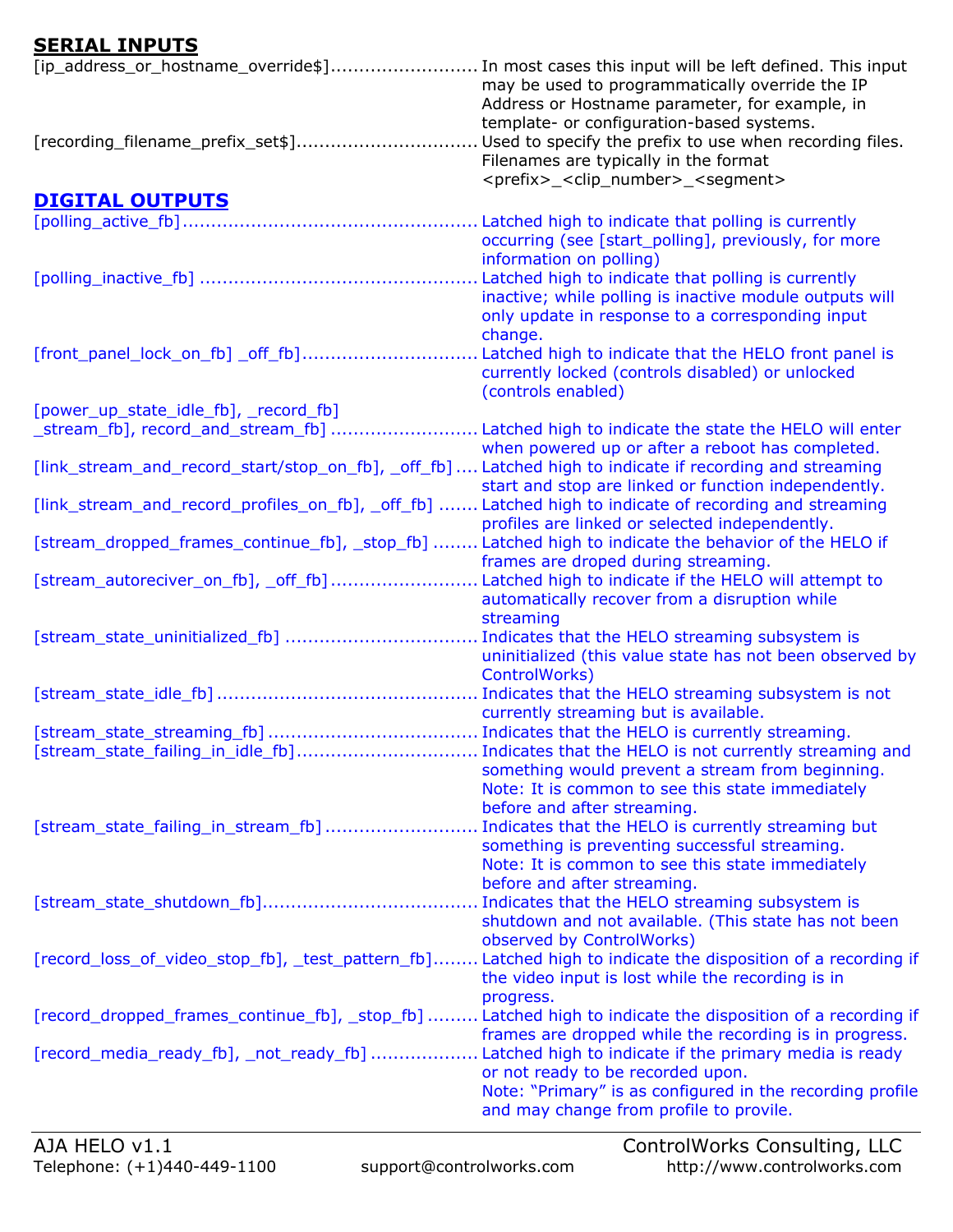<span id="page-6-0"></span>

| [record_secondary_meaid_ready_fb], _not_ready_fb]  latched high to indicate if the secondary media is ready                                                 | or not ready to be recorded upon.                                                                                                                                                      |
|-------------------------------------------------------------------------------------------------------------------------------------------------------------|----------------------------------------------------------------------------------------------------------------------------------------------------------------------------------------|
|                                                                                                                                                             | uninitialized (this value state has not been observed by<br>ControlWorks)                                                                                                              |
|                                                                                                                                                             | Indicates that the HELO recording subsystem is not<br>currently streaming but is available.                                                                                            |
| [record_state_failing_in_idle_fb] Indicates that the HELO is not currently recording and                                                                    | something would prevent a stream from beginning.<br>Note: It is common to see this state immediately<br>before and after streaming.                                                    |
| [record_state_failing_in_stream_fb]                                                                                                                         | Indicates that the HELO is currently recording but<br>something is preventing successful recording.<br>Note: It is common to see this state immediately<br>before and after recording. |
|                                                                                                                                                             | Indicates that the HELO recording subsystem is<br>shutdown and not available. (This state has not been<br>observed by ControlWorks)                                                    |
| [primary_record_state_initializing_fb], _idle_fb],<br>recording [b], _stopped_fb], _shutting_down_fb]  Latched high to indicate the status of the primary   | record destination.                                                                                                                                                                    |
| [secondary_record_state_initializing_fb], _idle_fb],<br>recording_fb], _stopped_fb], _shutting_down_fb]  Latched high to indicate the status of the primary | record destination.                                                                                                                                                                    |
| [video_input_select_sdi_fb], _hdmi_fb],<br>test_pattern_fb] ……………………………………………………… Latched high to indicate that the corresponding video                     | input will be recorded and/or streamed.                                                                                                                                                |
| [audio_input_select_sdi_fb], _hdmi_fb], _analog_fb],                                                                                                        | input will be recorded and/or streamed. Note that the<br>HDMI and SDI inputs will require a corresponding,<br>valid, video input to be usable.                                         |
| [audio_analog_input_level_0dB_fb], _+6dB_fb],                                                                                                               | sensitivity for the analog audio input.                                                                                                                                                |
| [closed_captioning_source_none_fb], _audio_fb],<br>_ancillary_data_fb], _line_24_fb] Latched high to indicate the corresponding source of                   | closed captioning data will be used for recording and/or<br>streaming.                                                                                                                 |
|                                                                                                                                                             | audio/video mute.                                                                                                                                                                      |
|                                                                                                                                                             |                                                                                                                                                                                        |
| <b>ANALOG OUTPUTS</b>                                                                                                                                       |                                                                                                                                                                                        |
|                                                                                                                                                             | recalled system preset. Valid values are 1 through 20,<br>inclusive.                                                                                                                   |
| [streaming_select_profile#_(0-9)_fb] Indicates the index of the current streaming profile.                                                                  | Valid values are 0 through 9, inclusive, and are offset<br>by one from the AJA user interface.                                                                                         |
| [current_media_available_space%_fb]  Reports the available space reported by the HELO from                                                                  | 0% to 100% (0d to 65535d) with 0% indicating that<br>there is no available space.                                                                                                      |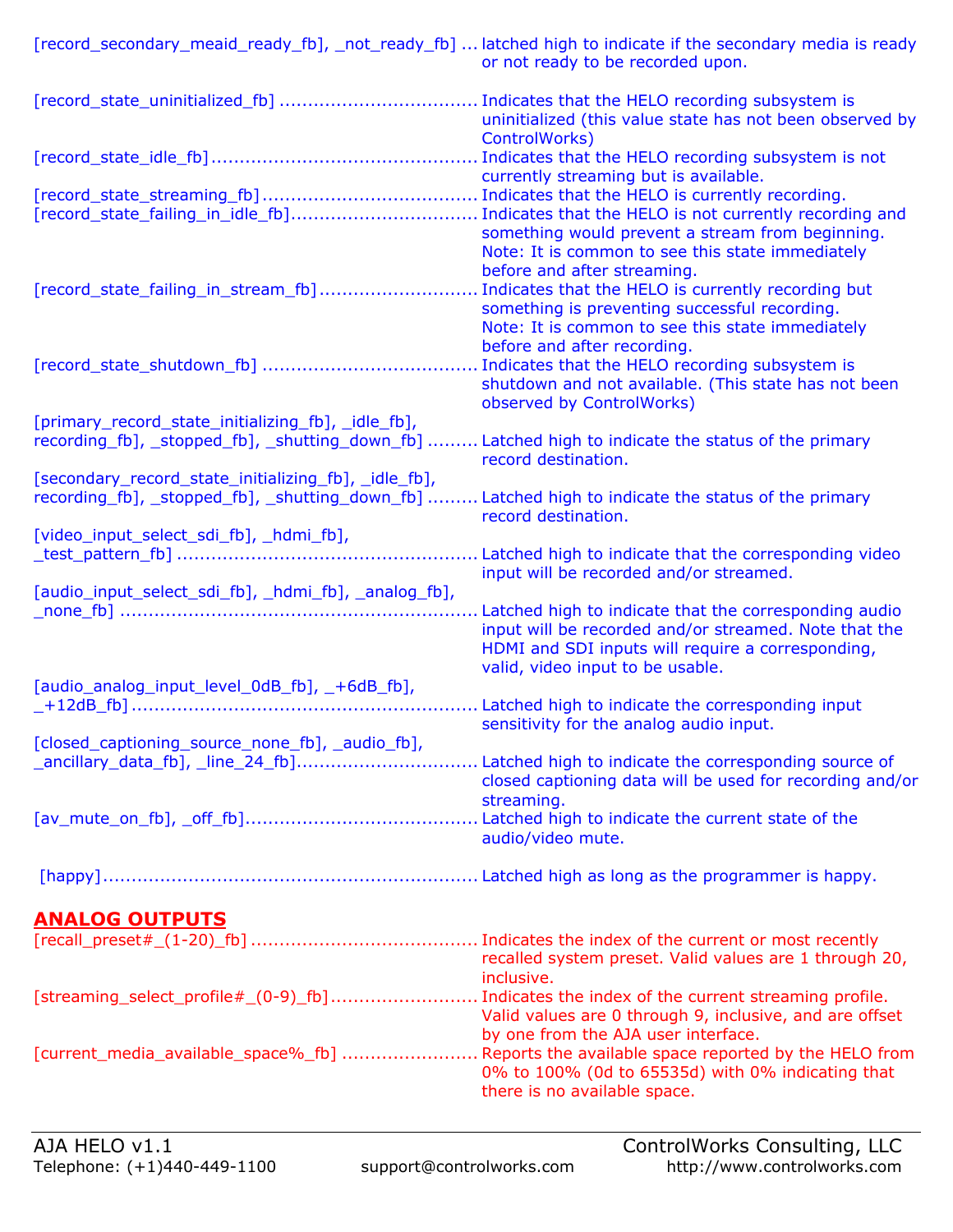| Valid values are 0 through 9, inclusive, and are offset     |
|-------------------------------------------------------------|
| by one from the AJA user interface.                         |
| values range from 0d (0ms delay) to 300d) (300ms<br>delay). |

## <span id="page-7-0"></span>**SERIAL OUTPUTS**

<span id="page-7-1"></span>

|                                                                                         | Note: This value is only propagated when a stream is                                                                                                                                                                                                 |
|-----------------------------------------------------------------------------------------|------------------------------------------------------------------------------------------------------------------------------------------------------------------------------------------------------------------------------------------------------|
|                                                                                         | active; at other times it may be empty/blank.                                                                                                                                                                                                        |
| [streaming_select_profile_name_fb\$] Indicates the name as configured for the currently |                                                                                                                                                                                                                                                      |
|                                                                                         | selected streaming profile.                                                                                                                                                                                                                          |
| [stream_duration_duration_fb] Indicates in HH:MM:SS format the duration for the         |                                                                                                                                                                                                                                                      |
|                                                                                         | current stream.                                                                                                                                                                                                                                      |
| [recording_filename_prefix_fb\$]  Indicates the currently configured prefix to be       |                                                                                                                                                                                                                                                      |
|                                                                                         | prepended to filenames during recording. Default is<br>"clip".                                                                                                                                                                                       |
|                                                                                         | Indicates the complete name of the file being recorded.<br>Note: This data is only propagated/accurate while a<br>recording is in progress. When a recording is not in<br>progress it may be blank or contain the name of the<br>previous recording. |
| [record_select_profile_name_fb\$]                                                       | Indicates the name as configured for the currently<br>selected streaming profile.                                                                                                                                                                    |
| [recording_current_clip_name_fb\$]                                                      | Indicates the name of the clip currently being<br>recorded.                                                                                                                                                                                          |
|                                                                                         | Note: This data is only propagated/accurate while a<br>recording is in progress. When a recording is not in<br>progress it may be blank or contain the name of the<br>previous recording.<br>current clip.                                           |
| <b>PARAMETERS</b>                                                                       |                                                                                                                                                                                                                                                      |
|                                                                                         | Enter the IP address or hostname of the AJA HELO.<br>This parameter may be overridden by the<br>[ip_address_or_hostname_override\$] input if that is<br>set.                                                                                         |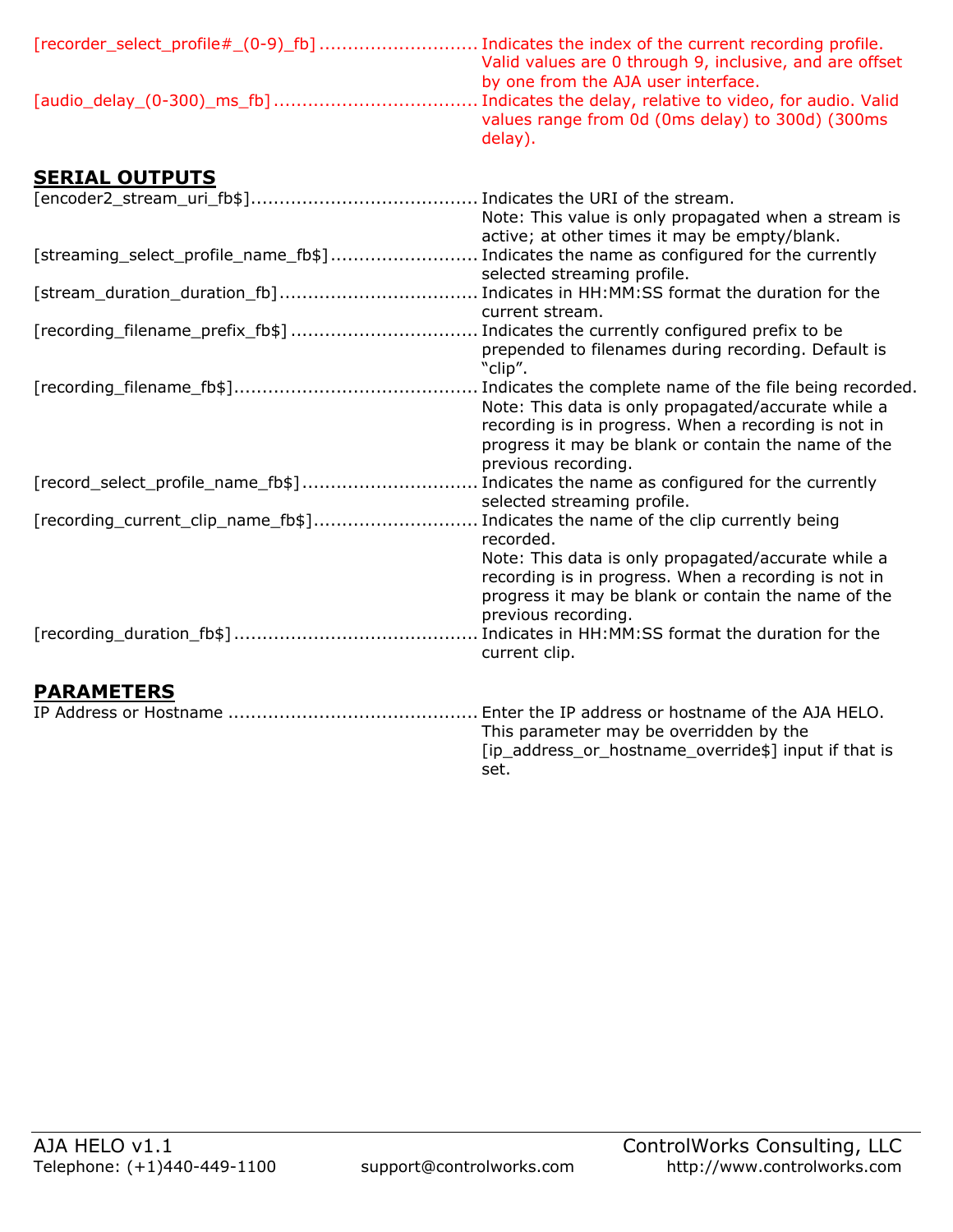<span id="page-8-0"></span>This module is supported by ControlWorks Consulting, LLC. Should you need support for this module please email support@controlworks.com or call us at 440-449-1100. ControlWorks normal office hours are 9 AM to 5 PM Eastern, Monday through Friday, excluding holidays.

Before calling for support, please ensure that you have loaded and tested operation using the included demonstration program and touchpanel(s) to ensure that you understand the correct operation of the module. It may be difficult for ControlWorks to provide support until the demonstration program is loaded.

Updates, when available, are automatically distributed via Email notification to the address entered when the module was purchased. In addition, updates may be obtained using your username and password at https://www.store.controlworks.com/Customers/Login.aspx

## **Distribution Package Contents**

<span id="page-8-1"></span>The distribution package for this module should include:

| AJA_HELO_Demo_V1.1_(ControlWorks).smw     | <b>Demonstration Program</b>                   |
|-------------------------------------------|------------------------------------------------|
| AJA_HELO_v1.1_(ControlWorks).umc          | Main User Module                               |
| AJA HELO Engine v1.1 (ControlWorks).usp   | SIMPL+ for use inside main module              |
| AJA HELO Engine v1.1 (ControlWorks).ush   | SIMPL+ header file, for use inside main module |
| aja helo.clz                              | SIMPL# module for use in SIMPL+ module         |
| [1.1.7556.16351]                          |                                                |
| AJA_HELO_V1.1_TSW-1060_(ControlWorks).vtp | Demonstration TSW-1060 file                    |
| AJA HELO v1.1 (ControlWorks) Help.pdf     | This help file.                                |
|                                           |                                                |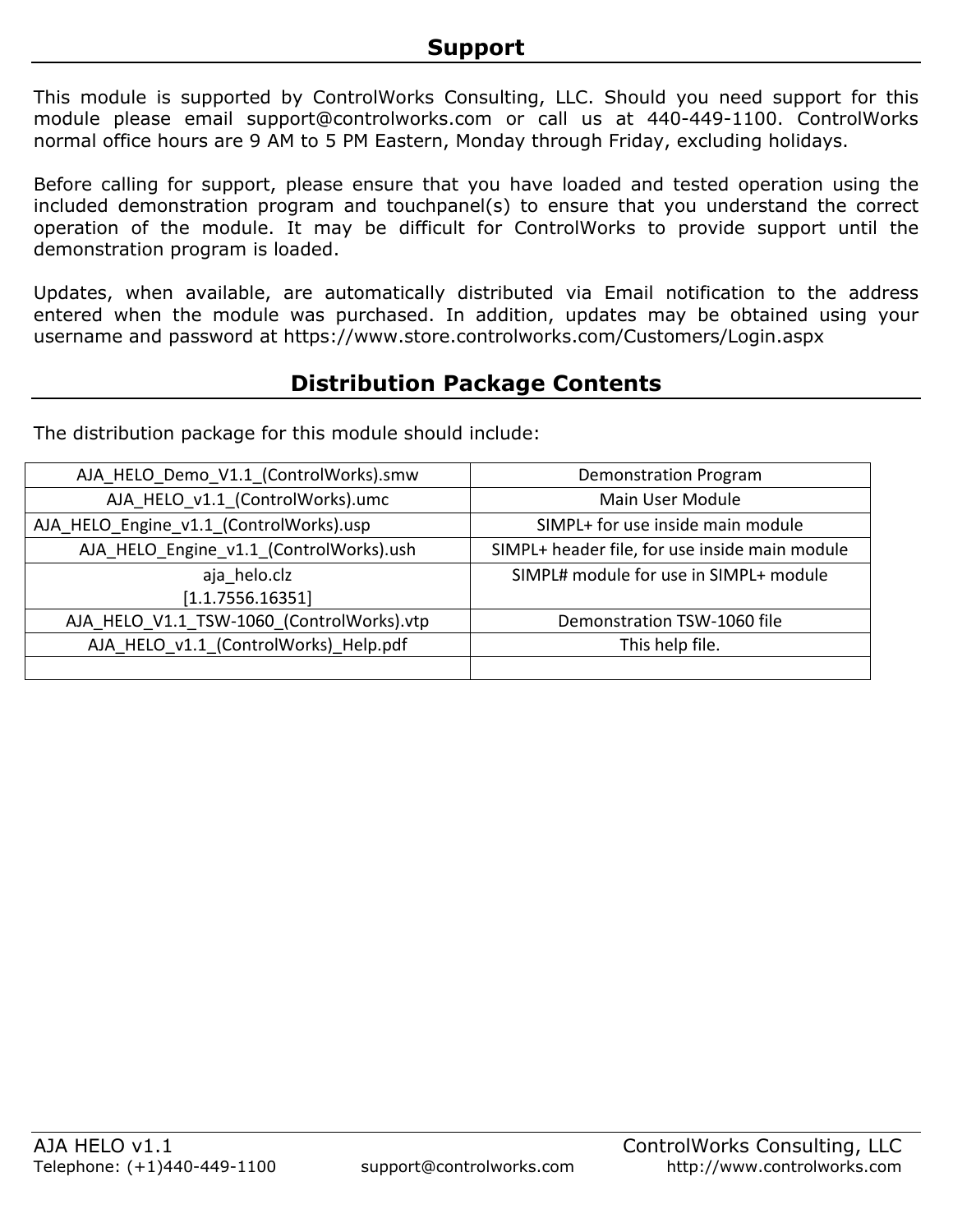- <span id="page-9-0"></span>V1.1 caleb@controlworks.com 2020.09.08 -Recompile for Database 200.
- V1.0 lincoln@controlworks.com 2019.10.09 -Initial Version

## **Development Environment**

This module version was developed on the following hardware and software. Different versions of hardware or software may or may not operate properly. If you have questions, please contact us.

| <b>AJA Hardware</b>           | <b>Software Version</b> |
|-------------------------------|-------------------------|
| AJA HELO                      | $4.0.0.54 - 4r$         |
|                               |                         |
| <b>Crestron Hardware</b>      | <b>Firmware Version</b> |
| Crestron AV3 Processor        | v1.600.3781.34251       |
|                               |                         |
| <b>Software</b>               | <b>Software Version</b> |
| <b>Crestron SIMPL Windows</b> | 4.14.20                 |
| Crestron Vision Tools Pro-e   | 3.7.2.8                 |
| <b>Crestron Database</b>      | 200.00.004.00           |
| Device Database               | 200.00.015.00           |
|                               |                         |
|                               |                         |
|                               |                         |